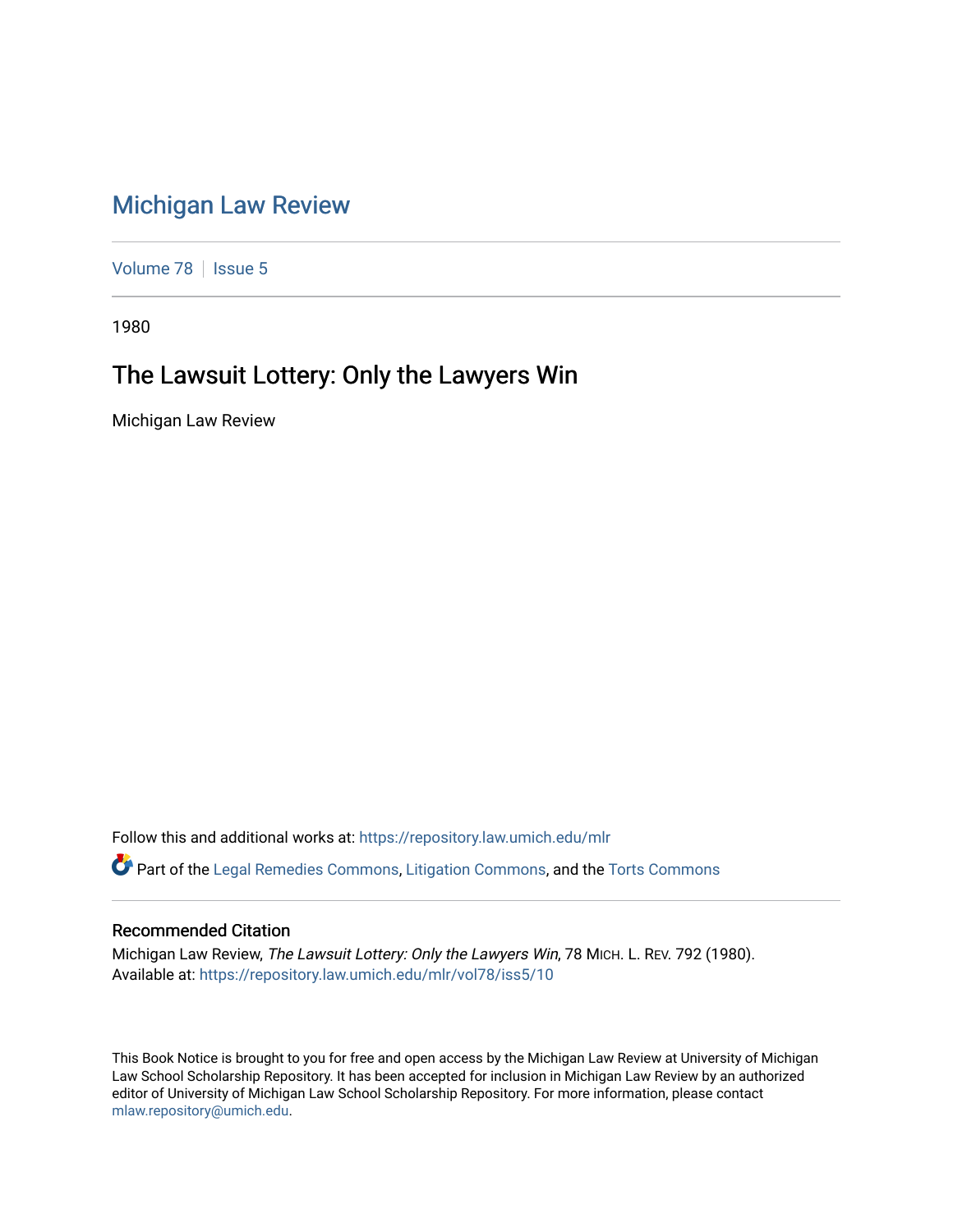## **Book Notices**

THE LAWSUIT LOTTERY: ONLY THE LAWYERS WIN.\* By *Jeffrey O'Connell.* New York: The Free Press. 1979. Pp. ix, 271. \$10.95.

I am grateful to Professor Jeffrey O'Connell. Three times in the past few years my insurance company has paid me promptly and fully for damages suffered in automobile crashes. In each case, my no-fault insurance policy spared me the dubious pleasure of litigation. And that policy exists today because Professor O'Connell's pioneering efforts in 19651 have borne fruit in the nation's automobile insurance laws.

Professor O'Connell has continued his campaign to reform the "accident industry." Five years ago, he suggested allowing manufacturers and professionals to elect no-fault liability rather than common-law tort liability for their products and services.2 Any enterprise could escape fault-based liability by promising to give nofault reimbursement for all economic losses that might arise from enterprise-related injuries. The enterprise would not be liable for any non-economic losses such as pain and suffering. Perhaps unsurprisingly, that plan received criticism from both sides of the accident compensation debate. Defenders of the fault system labeled the proposal a "first step towards placing all members of society at the mercy of an industrial and commercial monolith."3 And radical reformers complained that O'Connell's plan did not take the ultimate step of replacing the tort system with a comprehensive income-maintenance system.4 In his latest book, *The Lawsuit Lottery: Only the Lawyers Win,* O'Connell responds to his critics by proffering a new and ingenious way to compensate accident victims without regard to fault.<sup>5</sup>

4. *See* Palmer, *Inspired Tinkering Versus Holistic Social Engineering: Jeffrey O'Connell and the American Tori System,* 25 DRAKE L. REV. 893 (1976).

*5.* The book is a distillation of ideas that Professor O'Connell developed in numerous articles over the past five years. *See, e.g.,* O'Connell, *Supplementing Workers' Compensation Bene-fits in Return for an Assignment* of *Third-Par/)' Tori Claims* - *Without an Enabling Slalule,* 56 TEXAS L. REV. 537 (1978); O'Connell, *Harnessing the Liability Lottery: Elective First-Party No-*

792

<sup>•</sup> This book review was prepared by an Editor of the *Michigan Law Review.-Ed.* 

<sup>1.</sup> *See* R. KEETON & J. O'CONNELL, BASIC PROTECTION FOR THE TRAFFIC VICTIM: A BLUEPRINT FOR REFORMING AUTOMOBILE INSURANCE (1965).

<sup>2.</sup> J. O'CONNELL, ENDING INSULT TO INJURY: No FAULT INSURANCE FOR PRODUCTS AND SERVICES (1975).

<sup>· 3.</sup> Corboy, *The Expanding Universe* of *Jeffrey O'Connell· Backing into a Brave New World,*  1976 U. ILL L.F. 74, 74 (1976). *See also* Schwartz, *Professor O'Connell's No-Faull Plan for Products and Services: Have New Problems Been Subsliluled for Old?,* 70 Nw. U. L. REV. 639 (1975); Blum, Book Review, 43 U. CHI. L. REv. 217 (1975); Cooperrider, Book Review, 22 WAYNE L. REV. 189 (1975).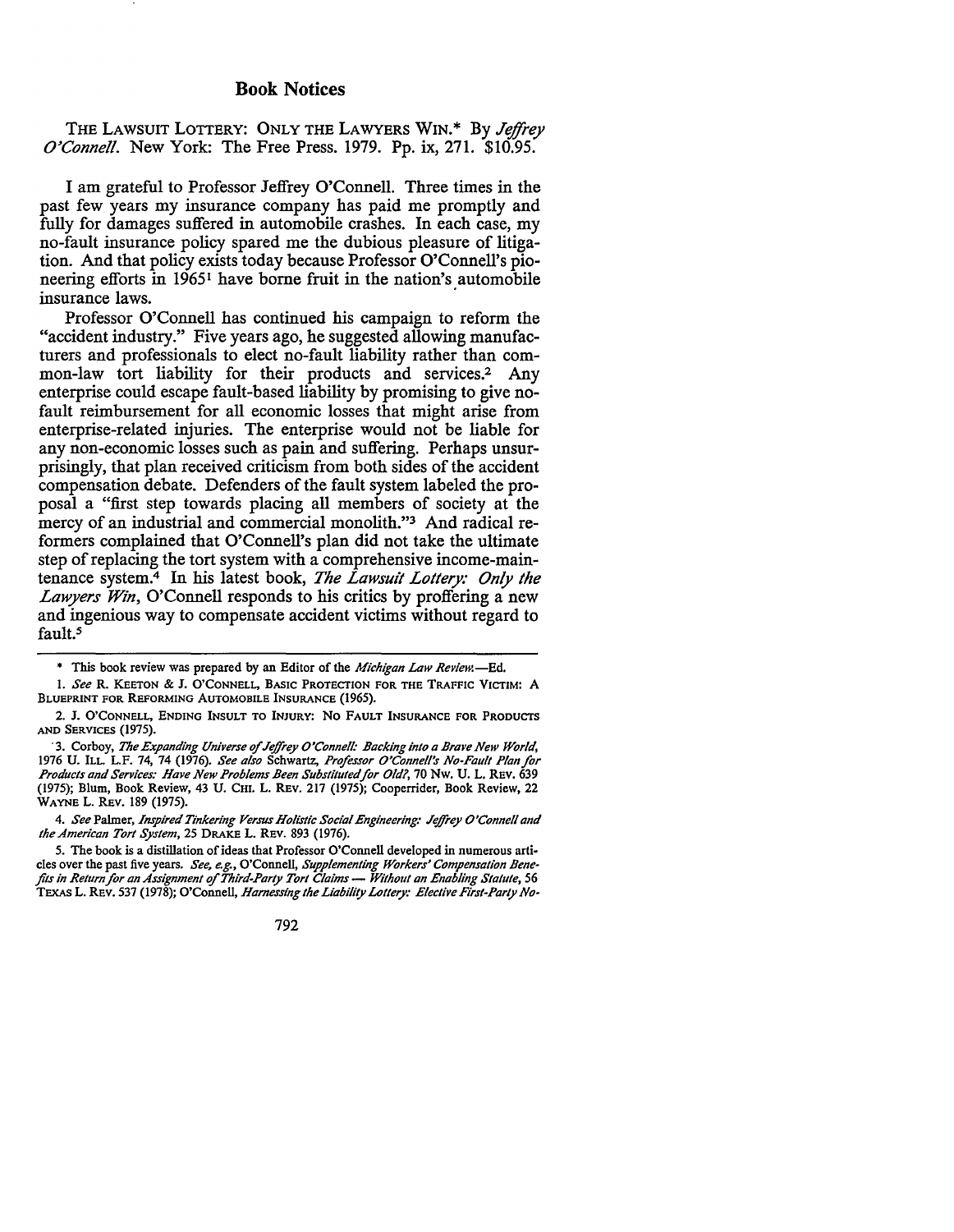In the first half of his book, O'Connell challenges both the process of fault determination and the values underlying it. He condemns litigation as capricious, cruel, and inefficient. The receptiveness of juries to emotional appeals, the propensity of those in the accident business to falsify, and the ineptitude of many lawyers and judges all lead to capricious decisions. The delay inherent in litigation only aggravates the financial and emotional problems that attend the accident. O'Connell identifies the victim's two greatest needs as prompt compensation and rehabilitation. Litigation delays foster anxiety over mounting debts and force the claimant to relive the accident over and over, dwelling on the pain and suffering it caused. The process encourages debilitation rather than rehabilitation. Finally, litigation is wasteful. Only a fraction<sup>6</sup> of the tort liability insurance dollar is received by the few victims who obtain a judgment. The costs of determining fault and appraising pain and suffering eat up most of the insurance dollar.

Professor O'Connell advocates a policy fundamentally different from that underlying fault-based liability. The concept of fault is morally judgmental; tort systems seek to do justice between wrongdoer and wronged. O'Connell, on the other hand, believes that accidents are morally neutral and that all accident victims should be compensated. For him, the most damning criticism of the tort system is that only a few accident victims - those with valuable, faultbased claims - recover their losses.<sup>7</sup> However, fault-based liability serves two other goals besides a just distribution of losses: deterrence and allocative efficiency.<sup>8</sup> Critics have called O'Connell "insensi-

6. For example, only 28 cents of the malpractice insurance dollar ends up in the hands of the victims. P. 179.

7. Professor Luke Cooperrider has noted that the tort system was not designed to give compensation for accident victims. "Tort law is a system of conflict resolution, by nature contentious. It is difficult to see how it could be otherwise, or how it could come to be thought of as a likely machine for the efficient treatment of massive social problems." Cooperrider, *supra* note 3, at 194. Defenders of the tort system say the system is successful precisely because few accident victims receive compensation. It is intended to be a system of limited liability, to apportion losses on the basis of fault. *See* Henderson, *"Crisis" in Accident Lass Reparations Systems: Where We Are and How We Got There,* 1976 ARIZ. ST. L.J. 401. Those scholars suggest that delays, lack of access for small claimants, and other such problems should be fixed by improving the system, not by placing compensation on an insurance rather than liability basis. *See* Green, *No-Fault: A Perspective,* 1975 B.Y. L. REV. 79 (1975); Schwartz, *supra* note 3; Corboy, *supra* note 3.

*Fault Insurance Financed by Third-Party Tort Claims,* 1978 WASH. U. L. Q. 693 (1978); O'Connell, *Traneferring Injured Victims' Tort Rights to No-Fault Insurers,* 1977 U. ILL. L.F. 749; O'Connell, *Operation* of *No-Fault Auto Laws: A Survey* of *the Surveys,* 56 NEB. L. REv. 23 (1977); O'Connell, *The Interlocking Death and Rebirth of Contract and Tort*, 75 MICH. L. REV. 659 (1977); O'Connell, *Contracting for No-Fault Liability Insurance Covering Doctors and Hospitals,* 36 Mo. L. REV. 553 (1977); O'Connell, *An Alternative to Abandoning Tori Liability: Elective No-Fault Insurance far Many Kinds* of *Injuries,* 60 MINN. L. REV. 501 (1976).

<sup>8.</sup> *See* Posner, *A Comment on No-Fault Insurance for All Accidents*, 13 Osgoope HALL L.J. 471 (1975).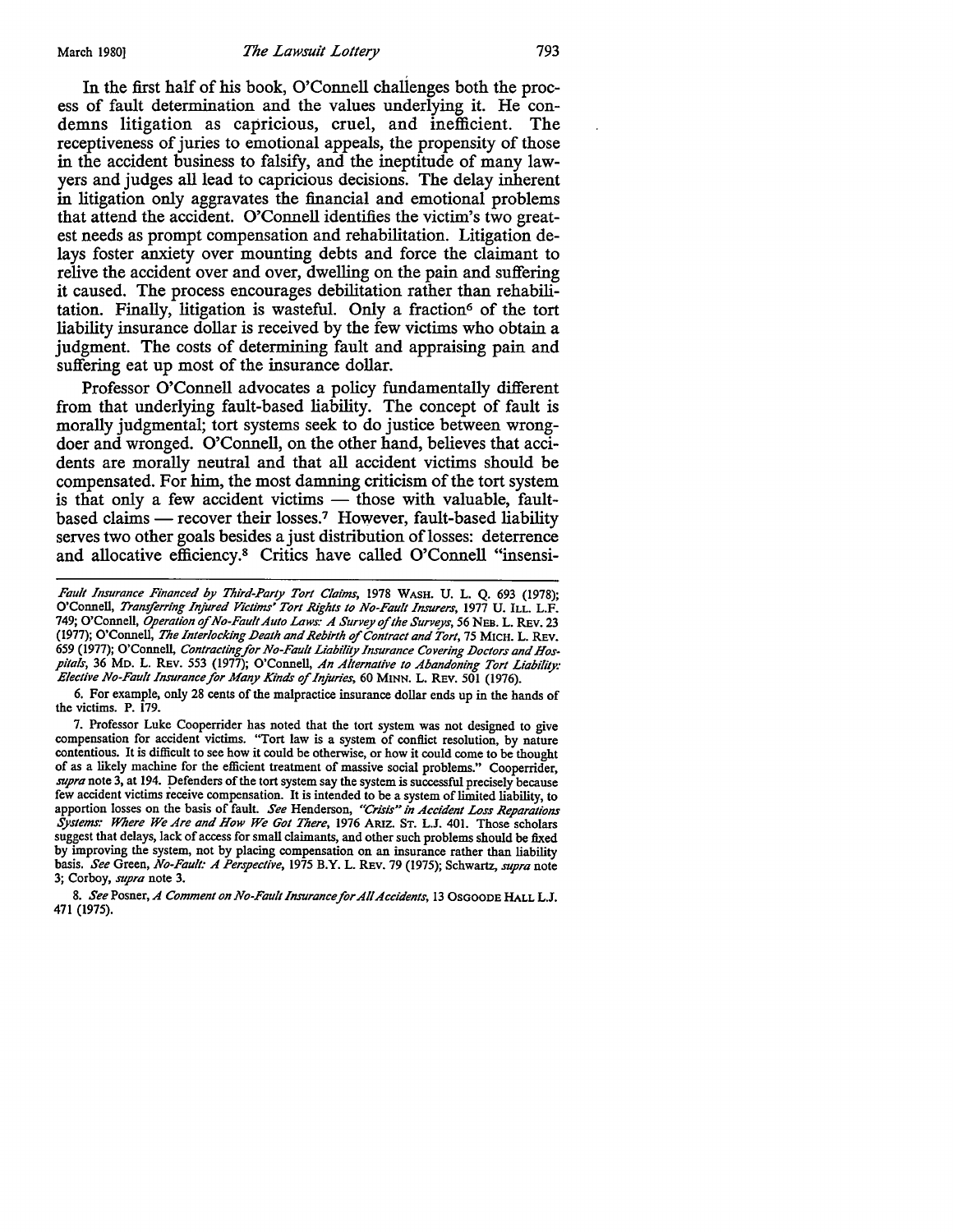tive" to these policies.9 The second half of the book attempts to meet those criticisms by proposing a system of no-fault compensation for accident victims that preserves fault-based liability for producers.

Professor O'Connell proposes that insurance companies sell nofault policies that give limited reimbursement for all economic losses that the insured suffers in accidents. For example, a policy could be limited to injuries inflicted by particular products or services on their purchasers. The policies would not reimburse for non-economic losses, such as pain and suffering, or for losses compensated by collateral sources. In return, the insured would transfer to the insurance company any tort claims against third parties. The insurer could prosecute these claims and collect both economic and non-economic damages. Moreover, the insurer would agree to use any recovery of economic losses to compensate the insured for economic losses that exceed the no-fault coverage. If the insured feels that the insurance company has not vigorously pressed the economic claim ( or has settled for low economic damages, which go to the insured, in return for high non-economic damages, which the company keeps), the insured can demand arbitration with the company over the value of the claim. "By this device the insured will be guaranteed whatever level of no-fault benefits he wished to purchase, plus whatever amounts of economic loss in excess of that limit he is eligible for under a fault-finding claim" (p. 188).

One may wonder where the insurer obtains the money to compensate victims lacking fault-based claims. O'Connell's scheme generates this surplus by cutting transaction costs, by eliminating double recoveries, and by eliminating noneconomic recoveries. It would also decrease the cost of determining fault because large insurance companies are "more likely to settle the matter expeditiously by informal means and without expensive litigation. . ." (p. 188).

One may also wonder whether consumers will yield their rights to pain and suffering damages in exchange for no-fault coverage. O'Connell notes that at present, plaintiffs must sell one third of their claims to recover anything.<sup>10</sup> He argues that most consumers would prefer a plan that offers prompt, certain reimbursement for at least some and perhaps all economic losses over a system that gives delayed recovery of larger awards (a third of which goes to their lawyer) for those few "lucky" victims who happen to have a valid tort claim against a wealthy third party. .

Professor O'Connell's plan manifests several desirable features in addition to its capacity to compensate all accident victims. First, it is voluntary. No consumer would be coerced into yielding any com-

<sup>9.</sup> *Id.* 

IO. The contingent fee is essentially a sale by the claimant of a portion of his claim to the lawyer in return for representation.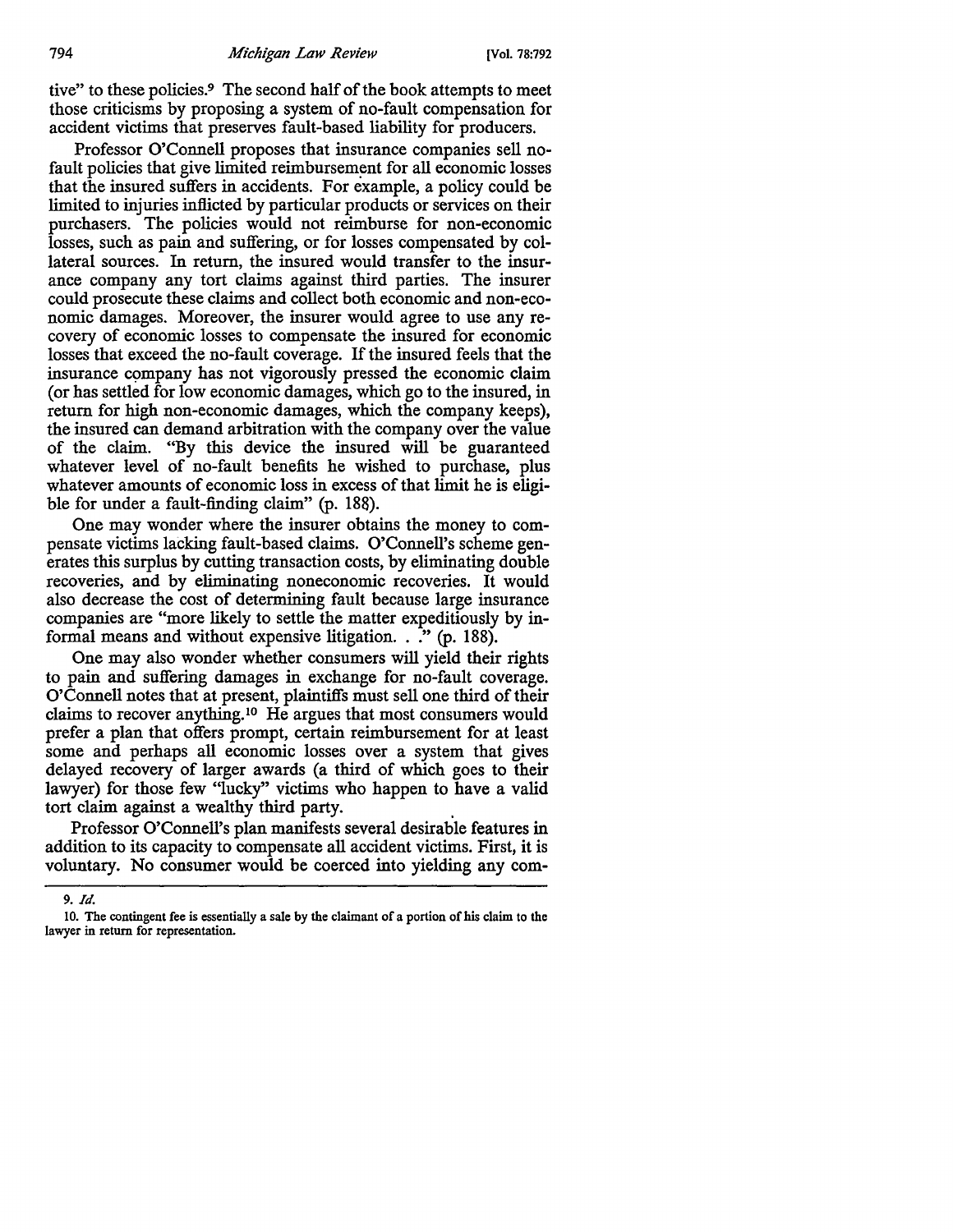mon-law rights. Voluntariness increases the likelihood that courts will uphold these proposed no-fault policies. Second, producers would continue to incur fault liability. Thus, O'Connell's scheme seems to serve the goals of deterrence and allocative efficiency as well as the present system. Finally, it is practical. O'Connell claims that no implementing legislation is necessary. He is confident that it is in the economic interests of insurers and consumers to agree to such policies. Although he might prefer a sweeping no-fault system such as New Zealand's,<sup>11</sup> Professor O'Connell concludes that such a revolutionary change is not likely in America and that even with its imperfections, his first-party, elective no-fault system is "infinitely superior to the lawyers' fault-finding system" (p. 213).

If successful, Professor O'Connell's proposal would probably solve many problems that plague fault-based compensation systems. However, several steps in Professor O'Connell's analysis invite criticism. Perhaps most susceptible to attack is Professor O'Connell's assumption that consumers will purchase the no-fault policies. Historically, consumers have shown little inclination to buy firstparty personal injury coverage. Their disinclination is probably related to the price of such policies. Professor O'Connell argues that a dollar would buy more coverage under his plan than under a conventional plan because the consumer would also surrender the right to sue. Yet the value will have to be significantly higher to entice people to buy coverage that they have shunned in the past. Secondly, Professor O'Connell may be too bold when he asserts that the costs of determining fault and valuing pain and suffering will be significantly lower when two insurance companies are the opponents at trial. Moreover, by giving the insured a right to demand arbitration with the insurance company, his plan adds an entirely new proceeding, the cost of which may swallow up any savings from reduced litigation. Finally, the financial soundness of the plan depends to a large degree on the fund accumulated out of pain and suffering awards. Professor O'Connell asserts that insurance companies pressing the claims of their customers would continue to reap huge awards for pain and suffering. But even with procedural safeguards to shield the jury from knowledge of the true party in interest, the awards could be expected to drop. Greater acceptance of O'Connell's proposal would bring greater citizen awareness that the injured victim is only a nominal plaintiff for the unsympathetic insurer. Consequently, no-fault insurance rates would rise to make up the difference.<sup>12</sup> The system would drift closer to a comprehensive

<sup>11.</sup> For a description of the comprehensive no-fault system in New Zealand, see Palmer, *Accident Compensation in New Zealand: The First Two Years,* 25 AM. J. COMP. L. I (1977).

<sup>12.</sup> This rise might be tempered if enlightened jurors realized that large noneconomic damage awards would tend to lower their insurance rates under O'Connell's plan.